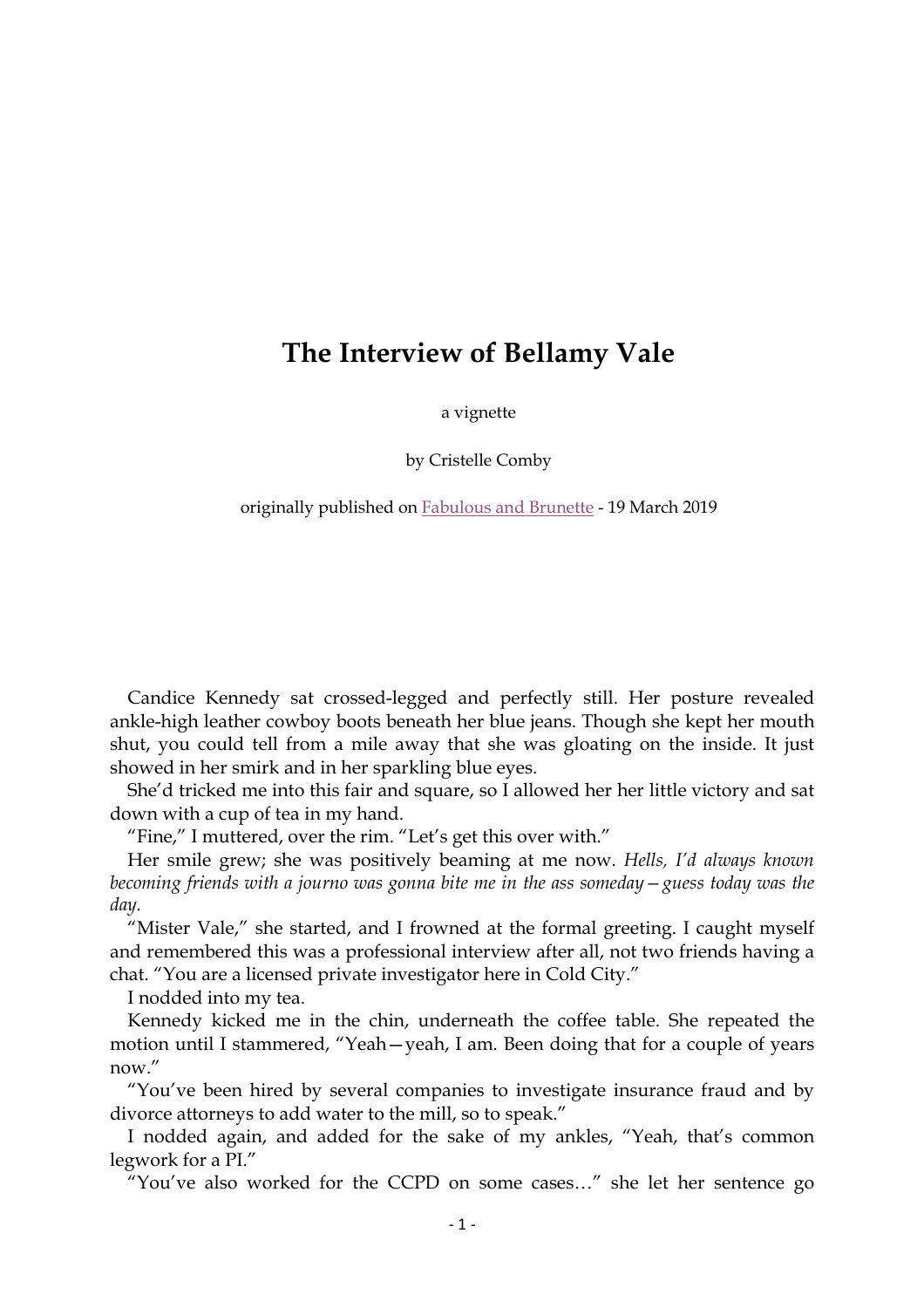unfinished, forcing me to do the rest of the work for her. I glanced up, unsure if I should look at her, or at the camera she'd set up on a tripod next to the couch. I went for the blonde.

"We've crossed path on some investigations," I told her, not wanting to get into more details.

"That's not all you did?" Kennedy said, her smile turning somewhat predatory.

Hells, just last week I'd faced an angry golem, so a simple question like that shouldn't make me squeamish, but it did. My relationship with the men in blue was complicated, or rather it was complicated with one woman in blue in particular.

I gave Kennedy a look which clearly spelled "drop it," and prayed the Texan got the message.

"I mean, just a little over a year ago, you did help them with a kidnapping. Finding, and bringing home our Mayor's daughter, isn't this right?" Kennedy said.

"Well, yeah..." I was surprised to realize *that* was what she'd been aiming for. Guess this was more sensational than a PI having a love affair with an homicide sergeant.

"Townsend wasn't Mayor back then though," I felt the need to clarify.

"Right, but he was Cold City's most successful entrepreneur. And Mr. Townsend isn't even the most illustrious client you've had," she continued. "Sources tell me, someone put you on cases like the Galas Incident and the Ali Pasha Debacle…"

She let her words hang in the air again, and I struggled for an answer. This time I knew full well what she was fishing for.

In this matter, Kennedy was her own source and she knew what everyone had dubbed the 'Galatas Incident' was actually our former Mayor Jacinta Galatas leveling half of downtown as she tried to open a gate to the Underworld. And the mayhem at Ali Pasha wasn't due to some experimental drugs, but rather to an evil jinn possessing the club's patrons. I intervened in both cases, saving as many lives as I could.

"I'm not sure what you want me to say here, Ms. Kennedy."

"The cases you worked were linked to these incidents," she said. "That is the truth, isn't it?"

*The truth*—that was what I'd promised Kennedy. I grounded my teeth and forced myself to say, "Yes. It's true."

"And in both cases, you were hired by the same person."

"Hired is a big word," I sniggered—wasn't like I was getting paid for these jobs.

"Required," Kennedy amended.

"Yeah. You could say that." It wasn't like my boss was someone you could say 'no' to, not if you wanted to keep on breathing. But that's what happens when you sign a compact with Death herself.

"Two major incidents which cost many citizens' lives. Apparently unrelated, and yet," she waved a hand at me, "a common denominator—a link. What can you tell our viewers about that?"

I looked up, caught her gaze and held on. Kennedy was determined, like a dog with a bone. She was a good journalist and I knew she wouldn't let go. None of what we'd faced had scarred her into giving up yet, and sometimes I feared nothing would. But I knew better than her what was going on in the shadows and beyond.